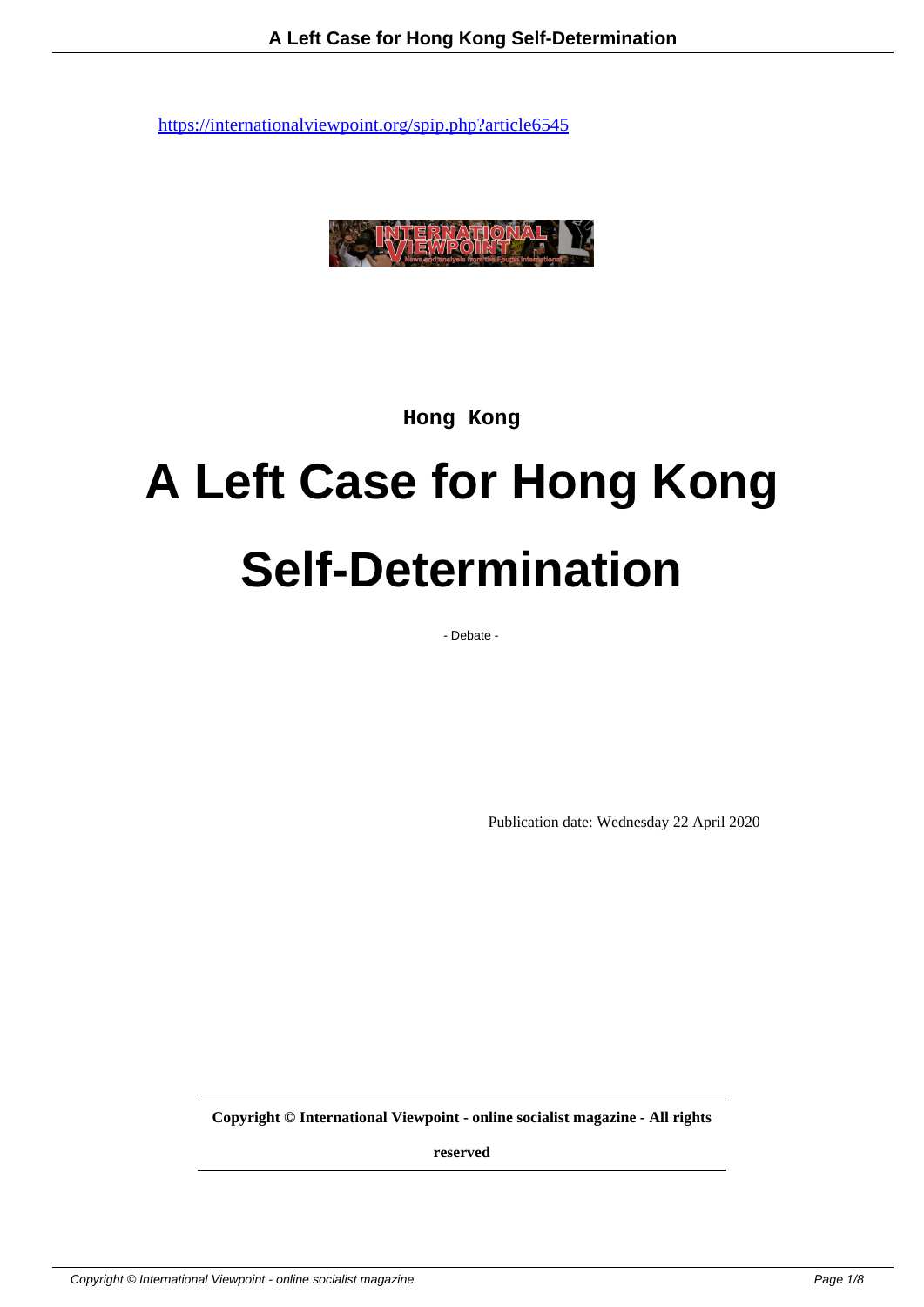*The social revolution of the nineteenth century cannot take its poetry from the past but only from the future. It cannot begin with itself before it has stripped away all superstition about the past. The former revolutions required recollections of past world history in order to smother their own content. The revolution of the nineteenth century must let the dead bury their dead in order to arrive at its own content. There the phrase went beyond the content - here the content goes beyond the phrase."*

Karl Marx, *The Eighteenth Brumaire of Louis Bonaparte* (1852)

For ten months and going, Hong Kong has seen its largest social movement yet with mobilizations against an extradition bill that threatens to subject dissident Hongkongers to the People's Republic of China (PRC)'s jurisdictional system. Previously under British rule since 1842, the city was allowed to maintain its own governmental system after the Handover in 1997, albeit under Chinese sovereignty in accordance with the "One Country, Two Systems" framework. But civil liberties continue to be threatened and class disparity deepens. With a fifth of the population below the poverty line in the world's most expensive housing market, young people are increasingly stripped of job security and social benefits. Citizens only contribute a partial voice to the elections of the city's highest decision-making body, the Legislative Council (LegCo), and highest elected official, the Chief Executive, which are largely determined by corporate elites and pro-Beijing figures. [1]

The recent introduction of the extradition bill was a breaking point. It ignited a whole new generation of protestors, many of whom were born with little to no memory of colonial ru[le](#nb1). They have seen their own and their elders' economic and political rights eviscerated under an increasingly authoritarian neoliberal regime. Though the bill was subsequently retracted, the protestors' other demands - including universal suffrage, release of their arrested comrades, and establishment of an independent commission to investigate police brutality - have not been met.

Despite these conditions, the left has struggled to maintain power or relevance within the mass movement. Left and labor movements have been traditionally weak in Hong Kong, and the establishment's association with "communism" and "the left" has made it nearly impossible to organize an anti-capitalist, worker-centered opposition under any left or socialist banner. In fact, Hongkongers seldom refer to (let alone understand!) the left-right political spectrum, and the city's core political marker is one's allegiance or opposition to the Beijing-controlled Hong Kong government.[New Politics 29 June 2019 "Localism's Contradictions in Hong Kong".]] Leftist collectives do exist in the movement, like the anarchist Autonomous 8A, the workers' mutual aid group Workers Committee (PåD), Student Labour Action Coalition (åxL), and grassroots tenant organizing collective Old District Autonomy Advancement Group (ODAAG) ( @WJê;Ã2D). Local publications and media outlets like Borderless Movement (!L>K), Grass Media Action(I9.LÕ.'Ô), v-artivist (qL), The Owl ("), and [Reignite Press \(÷k\) continue to](https://newpol.org/localisms-contradictions-in-hong-kong/) promote important left-leaning perspectives. Many of them, especi[ally the minority o](https://smrc8a.org/)f leftists in the Hong Kong Co[nfederation of Trade Unions \(](https://odaaghk.wordpress.com/)[HKCTU\), have been](https://www.facebook.com/StudentLabourActionCoalition/) [struggling](https://www.facebook.com/StudentLabourActionCoalition/) to make interventions within the highly heter[ogeneous opposition c](https://borderless-hk.com/)amp.

The opposition (also known as the "pro-democracy" or "pan-democratic" camp) has traditionally been led by liberal democrats, many of whom had helped negotiate the Sino-British settlement leading up to the Handover and had emphasized support for mainland dissidents. But their ideological hegemony, marked by political compromises with the Chinese Communist Party (CCP), has been upended in the wake of the 2014 Umbrella Movement - the last large-scale set of protests after the PRC's National Committee introduced a motion to explicitly pre-screen candidates for Hong Kong's Chief Executive election. Localism, an often-confused mix of political tendencies centering around the interests of local Hongkongers and their political self-determination, was the Umbrella Movement's reaction to the entrenched political orientation of the pan-democratic camp: a liberal-democratic focus on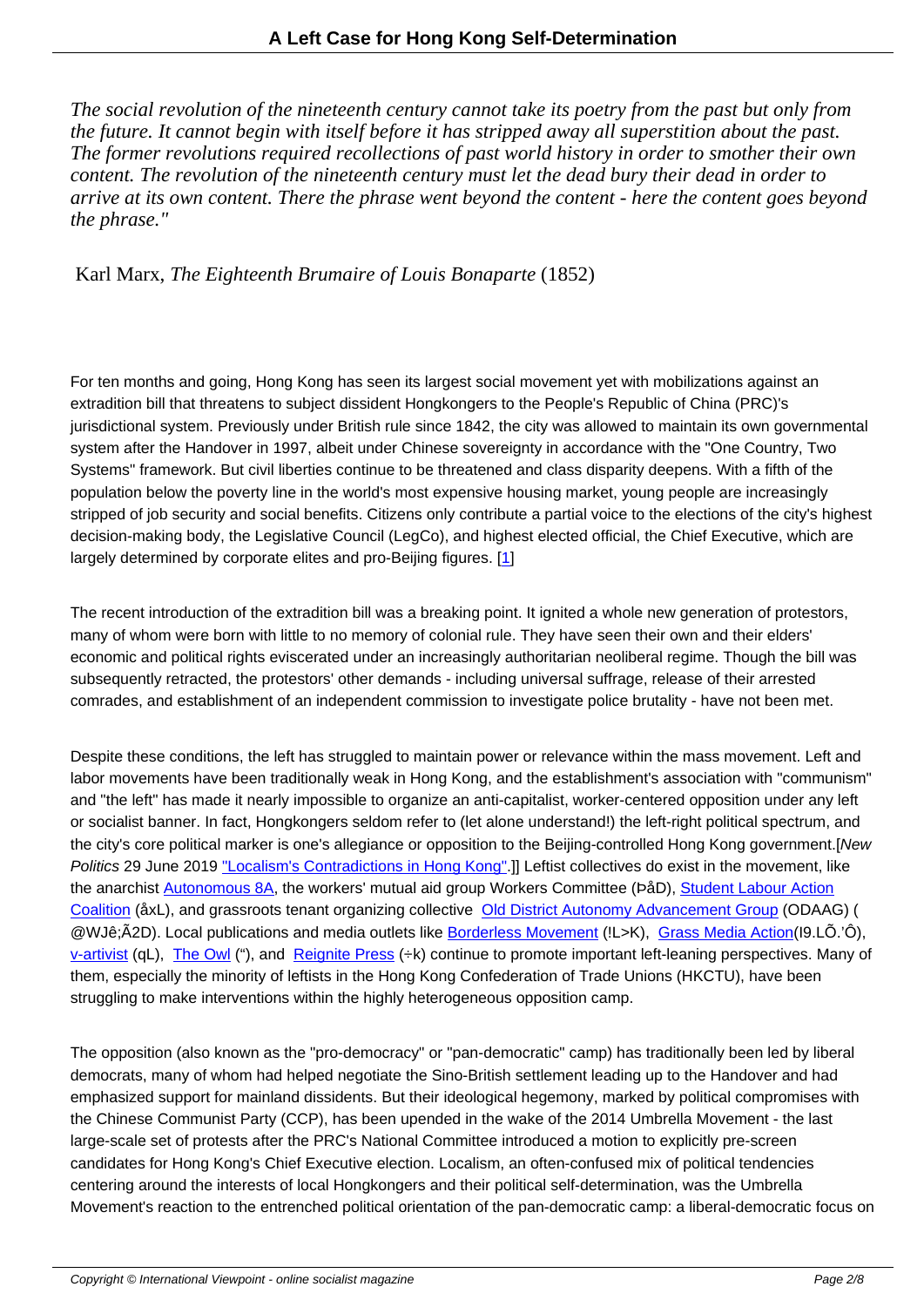universal, democratic values for both mainland Chinese and Hongkongers. Some localist supporters even argue for the prioritization of local Hongkongers' interests over those of mainland immigrants, who are seen as threats to local resources and Hongkongers' distinct cultural identity. These sentiments can turn into reactionary and xenophobic demands, treating mainlanders as the key problem for local Hongkongers by filling up the city's already-thinning pool of jobs and other social resources. These positions occasionally put some of the more radical localists at odds with the pan-democrats' conservative, electorally-minded political tactics, though for the most part, both continue to be close allies in the opposition.

Localist sentiments have continued to gain traction since then and have become the dominant political ideology of protestors today, with self-determination remaining a key demand for the movement. But what self-determination means for localists is still highly unstable. It does not necessarily mean national independence. Polls show that support for Hongkongers' national independence remains low - only one out of every six people. [2] In other words, this protest movement is only beginning to define Hong Kong's movement for self-determination, constantly improvising its limits. In the face of this formlessness, a common response across the political spectrum has been to prescribe its limits, in effect putting brakes on the radical and transformative nature of the demand for self-determination. Though the left has been sidelined in these protests, our role should neither b[e](#nb2) simply tailing these demands nor opposing them. We must understand self-determination's complex history and roots in the city, and amplify its democratic power in its current manifestation in today's movement.

#### **Localism Beyond Lenin**

Many progressives and leftists have developed reductive understandings of this struggle. Socialist Review's Lawrence Wong, for example, has characterized Hong Kong self-determination as a "reactionary demand ... a cover for independence." [3] Indeed, Hong Kong's entangled history vis-Ã -vis China makes it inaccurate to simply treat it like any other self-determination struggle, as if it were comparable to Rojava. By the same token, writing off self-determination as purely reactionary goes too far and ignores the nuances of Hong Kong society and cultural identity. The subtext [f](#nb3)or Wong's position is, of course, Lenin's theory of self-determination, succinctly summarized by Paul Le Blanc:

 [F]irst, that only the freedom to secede makes possible free and voluntary union, association, cooperation and, in the long term, fusion between nations; second, that only the recognition by the workers' movement in the oppressor nation of the right of the oppressed nation to self-determination can help to eliminate the hostility and suspicion of the oppressed and unite the proletariat of both nations in the international struggle against the bourgeoisie. [4]

However, the case of Hong Kong is an exception that does not neatly fit within this description. Lenin's analysis does not account for cases in which a territory is detached by imperialism and subsequently returned after a c[en](#nb4)tury or more of immense cultural and economic development. The city's complicated sense of removal and identification with China makes it such that the most transformative kind of political consciousness in Hong Kong grows from an affiliation with the local, rather than ethnic or national identity.

Existing in the gaps of ready-made theoretical paradigms, Hong Kong's framework of self-determination appears slippery to both its participants and its onlookers. Indeed, localism at times bleeds into more rigid demands, like the minority position of Hong Kong separatist independence, dominated by the more visibly right-wing and pro-Western parties that sprang from Umbrella. But Hong Kong's postcolonial condition always threatens the limits of ethnonationalism, and the boundaries of "Hong Kong identity" remain highly protean. Cross-racial solidarity exists in instances like the demonstrations of support for the movement in Chungking Mansion in October of last year, involving a hodgepodge of ethnic minorities from Indian migrants to African traders. [5] Many Mainlanders are ostracized in this movement, while many other mainland Chinese have expressed solidarity with the movement both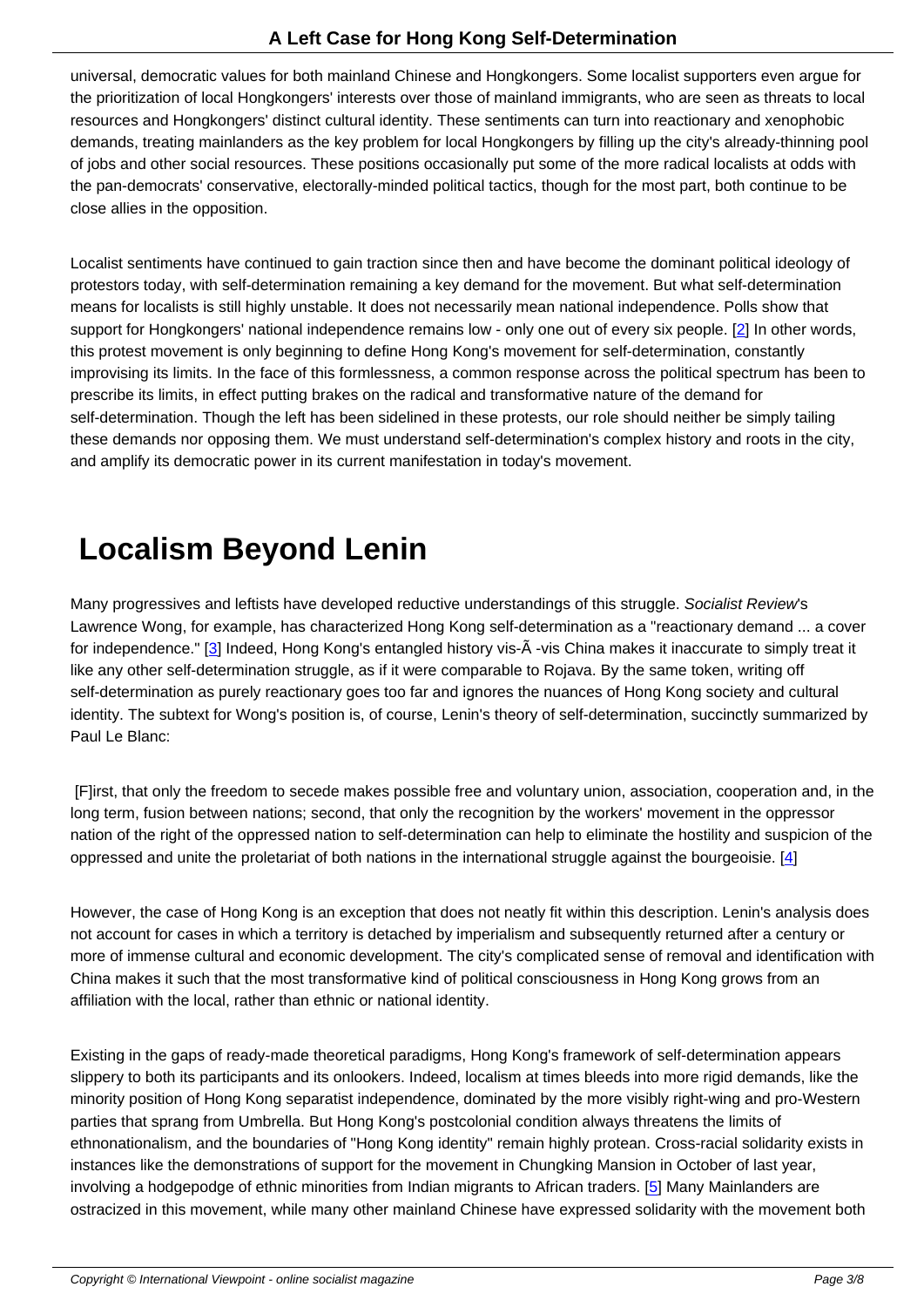## **The Leftis[t](#nb6) Past of Hong Kong's Self-Determination Struggle**

In the face of these complexities, the left has long been seen in Hong Kong as either synonymous with the CCP establishment or simply too dogmatic to have any relevance for Hongkongers' aspirations. But in fact, some of the first to think through the framework of self-determination actually came from the radical left - a history fully disconnected from today's movement.

Some of the earliest instances of demands for self-determination emerged from worker-student organizing debates in the anti-imperialist and social movement upsurge of the early 1970s. [7] In those discussions, the pro-CCP Maoists, in an unsteady alliance with other left-leaning groups against the colonial government at the time, reportedly accused other activists of promoting "Hong Kong independence" at one point. [8] In the 1980s, around the time when the British and Chinese state elites met behind closed doors to negotiate the future of Hong Kong, small, radical left formations like October Review (AUÖ), Revolutionary Marxist Leagu[e \(](#nb7)i¬ß), and Sun Miu Group (°×>) argued for the right of ordinary masses of Hongkongers to democratically decide the[ir](#nb8) own future. [9] In a joint statement by October Review and Revolutionary Marxist League in 1984, the writers demanded that, upon the Handover, the Chinese government should allow for "a generally elected, full-powered General Assembly" wherein "the Hong Kong people should grasp the opportunity to mobilize and strive for democratic self-rule." While the authors affirm Chinese sovereignty over the city, they emphasize that Hongkongers' have the "full right to d[ec](#nb9)ide on how to recover sovereignty" and "decide Hong Kong's future social system and policies" in a way that builds the socialist struggle along with working-class counterparts in Mainland China. [10] In other words, they stop short of defining what Chinese sovereignty should actually look like for Hongkongers, while still working within that framework: the point is that only Hongkongers themselves, through democratic process, can give form and content to the material reality of Chinese sovereignty in the city.

Similarly, Sun Miu's statement in 1983 emphasizes Hongkongers' right to self-determination (êz ) as a way to reject bourgeois separatism and empower the voices of all Hongkongers, not just political elites, to determine their own political future in the eve of the Sino-British Joint Declaration. For Sun Miu, self-determination does not have to be a bourgeois demand and can serve as the basis for class struggle. Central to this analysis is Lenin's idea that even though "full political democracy" cannot be entirely achievable under capitalism and imperialism, revolutionary leftists should not:

 reject the immediate and the most determined struggle for all these demands - such a rejection would only play into the hands of the bourgeoisie and reaction, but on the contrary, it follows that these demands must be formulated and put through in a revolutionary and not a reformist manner, going beyond the bounds of bourgeois legality, breaking them down, going beyond speeches in parliaments and verbal protests, and drawing the masses into decisive action, extending and intensifying the struggle for every fundamental democratic demand up to a direct proletarian onslaught on the bourgeoise. [11]

The most immediate demand for Hong Kong, as a city in transition caught between two administrations, was to have a seat in the table i[n th](#nb11)is process - to have its own recognized voice, regardless of national or ethnic determinations. Following Lenin, Sun Miu members did not separate themselves from this demand, but intensified it according to left, internationalist principles. Self-determination that links up to other self-determination struggles in both the Chinese and Taiwanese working-classes should be a practical necessity, since "there is no hope of victory if we just use the power of five million Hong Kongers against the CCP, which leads over ten billion." "If Hongkongers ... publically aim to return power to all people, that would empower the people of China and Taiwan to struggle in solidarity," the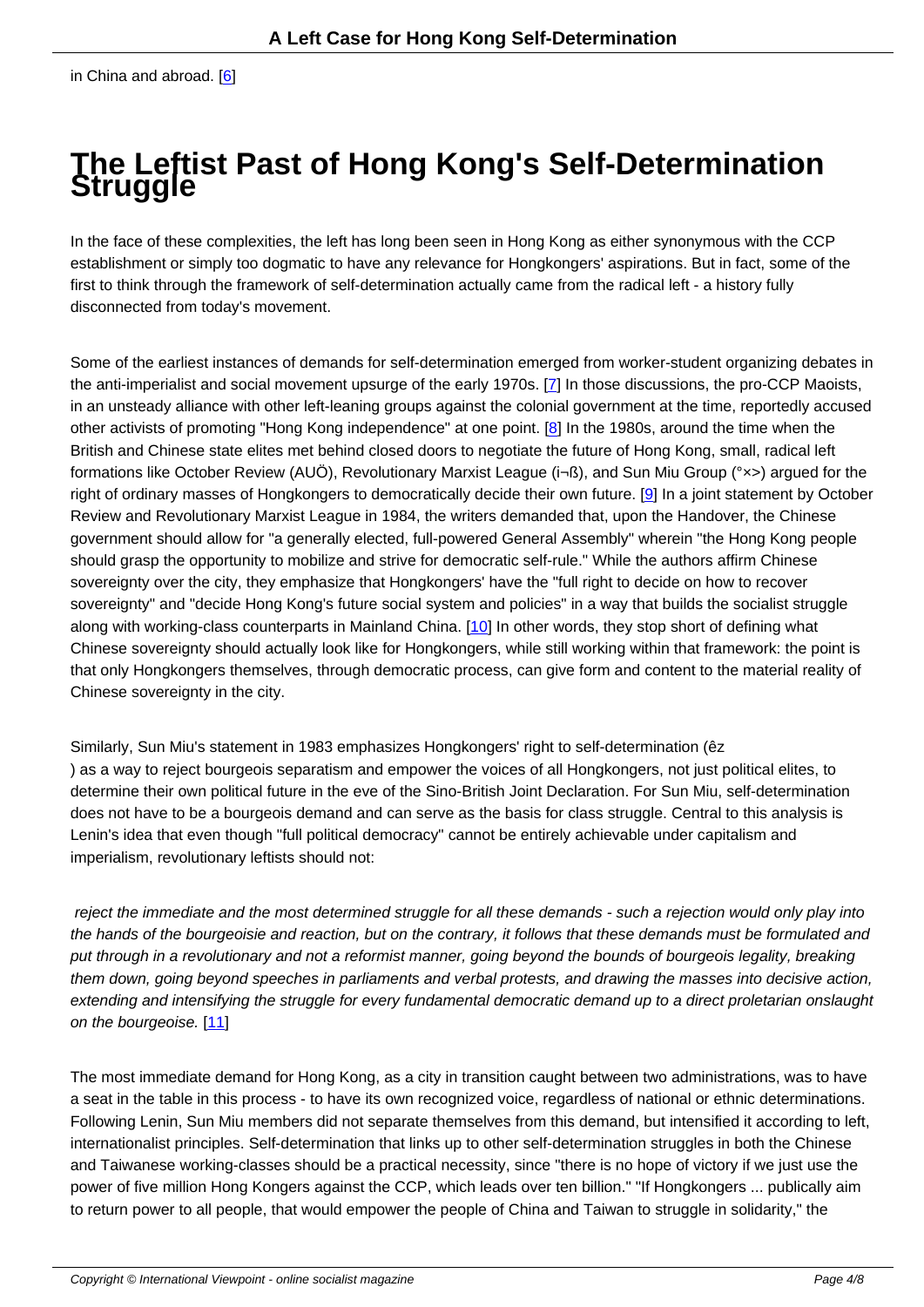authors write. "Then, the ten billion Chinese would not be swayed by the CCP bureaucracy to oppress Hongkongers' strength, but would be our greatest ally, and fight with us to take back their sovereignty from the state." However optimistic and impossible, this demand indeed aims to reform and intensify the struggle, articulating a vision of autonomy that looks outward to internationalist unity.

### **"Hong Kong Nationalism"**

Thirty years later, the discourse of self-determination has re-emerged in new terms. The influential February 2014 issue of Hong Kong University Student Union's journal Undergrad published a series of essays on the topic of "the Hong Kong people/nation (™/Ï)". Published just half a year before the Umbrella Movement, the issue was edited by Brian Leung Kai-ping, who would later emerge as a key figure in last year's protests after revealing his identity during a speech he gave at the valiant occupation of LegCo on July 1. [12] Leung's contribution borrows French philosopher Ernest Renan's theory of "civic nationalism" to articulate a Hong Kong nationalism that transcends ethnic boundaries. Leung's nationalism doubles down on a liberal democratic notion of citizenship that only includes those who "put Hong Kong interests first" and "defend local culture and people's interests." Leung's imperviousness to Hong Kong's class dynamics and overdetermined place in global capital in fa[ct u](#nb12)pholds local autonomy at the expense of social and economic reality. Indeed, he is right that the ideology that "we are all Chinese" has "lost its purchase" in the city. But ultimately, his insistence on establishing exclusionary criteria for Hong Kong citizenship sacrifices the radicality of self-determination in order to pessimistically play by the rules of the faulty, existing economic status quo. Instead of fundamentally restructuring how social resources can be more equitably distributed for all Hongkongers, Leung's "civic nationalism" in fact limits Hongkongers' material interests by pitting people against one another, instead of uniting their power and interests to oppose the CCP, not to mention the Hong Kong and Chinese capitalist elites that the party promotes when it sees fit.

In the same issue, we find Joseph Lian Yi-zheng taking an unexpected detour to Stalin's theory of nationalism in which he makes a similarly nativist determination to define the formal contours of the Hong Kong identity. Stalin prescribes highly specific requirements - "common language, territory, economic life and 'psychic formation'" - for what constitutes as a nation, and ethnic communities that fail to qualify are considered "national minorities." This theory of nationalism, in other words, assigns self-determination to specific ethnic movements with a set of preset criteria, in contrast to Lenin's, for whom the conditions for self-determination dynamically mediate between the shifting forms of autonomous mass movements and democratic internationalism. Indeed, it is also unsurprising that the most dogmatic and anti-Marxist thinker of nationalism on the left would prove useful for Lian's reactionary nationalism, which applies Stalin's four-fold criteria to Hong Kong in an earlier essay of his own. That is, despite the kinds of exceptions (e.g. Southeast Asian migrant domestic workers, who Lien parenthetically notes are "too few to discuss"), and historical amnesia of the tight exchange between Hong Kong and China, needed to make his case. Lian makes no attempt to clarify Stalin's infamously vague criterion of "psychic formation," nor explain what that means for Hong Kong beyond anti-Mainland sentiment as Hongkongers' defensive, culturally unique stance toward years of "Chinese" violation of political and cultural autonomy.

Despite Undergrad's resolve to bring "Hong Kong nationalism" into mainstream political discourse, what self-determination means seems more abstract than ever, let alone its connection to nationalism, by last year. Yet, the young protestors have made the vision of democratic self-rule and self-determination more tangible than any of their forebears have as they physically held on, if only for a brief hour, the city's center of power on July 1. Leung, now a graduate student at the University of Washington, returned that summer to participate in the struggle. He famously tore off his mask that night in the LegCo room in front of the world through the journalists' cameras, in a desperate attempt to give a narrative and legitimacy to the protestors' occupation: now that we are holding LegCo, what future does Hong Kong's self-determined generation want?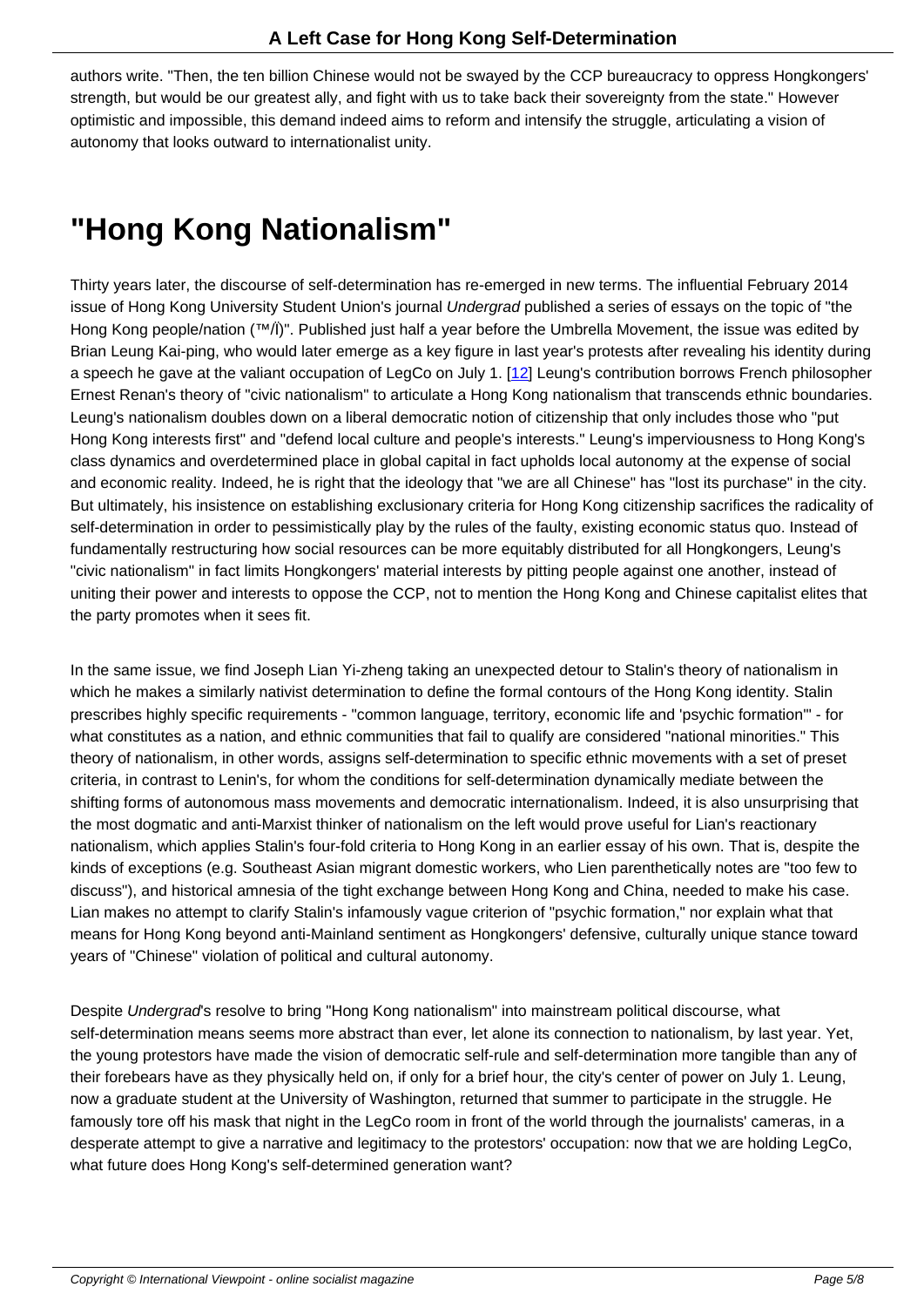The total spontaneity of the LegCo struggle and its lack of answers do not necessarily imply a regress in the praxis of self-determination, though the movement has its limitations indeed. Rampant xenophobic attitudes toward mainland Chinese continue to plague the movement's ranks, and the city's class disparity and the excesses of neoliberal policies remain little-discussed in the mainstream political discourse. Despite this, the freedom and self-activity of mass action, driven by the determination to take ownership of one's political conditions, have also opened up new practices of radical mutual aid and solidarity. In other words, though the established left has long lost control over the discourse of self-determination in Hong Kong, and today barely exists as a coherent political force, the framework of self-determination continues to be remade and improvised by new activists. This may even remake the terms on which the radical left can be sustained, holding open new avenues of building a democratic future.

#### **Left-wing Alternatives Today**

It is in this context that Lausan (A~) Collective, an explicitly left-wing collective of Hong Kong and Chinese activists on the ground and in the diaspora formed in the late summer of last year, abstained from prescribing a single, cohesive horizon of self-determination from the left. Whatever vision of self-determination can only articulate a formal set of principles of which the actual content remains to be enacted and practiced. And in this movement, the struggles borne from this in-bet[ween city](https://lausan.hk/about/) have emerged in myriad forms that have threatened again and again its ingrained neoliberal ethos. Newly-elected left-leaning district councilor Chu Kong-wai notes how this movement has challenged Hong Kongers to think in terms of radical solidarity with others in need, rather than personal gain, though "these anti-capitalist moments are in competition with the more reactionary elements, and we have yet to see which pole will become more dominant." [13]Indeed, the left must enter into this paradoxical space that is Hong Kong's movement for self-determination, to struggle with the progressive and reactionary elements with the masses of protestors, to show that building links between movements is no idealism, but a rational extension of the movement's material constitution.

Internationalist unity between the working-classes and the marginalized, of course, should be a central vision for all leftists. But it would be a mistake to dismiss the lens of self-determination as a crutch for Hong Kong to connect to other mass struggles. Lausan's Listen Chen provides a powerful critique of how the movement's uncritical dedication to self-determination precludes meaningful solidarity with the Mainland working class and flirts with Western imperialist elements. [14] While these critiques are entirely correct, Chen limits "national belonging" and "independence" as the only available pathways for self-determination. In doing so, they rightly critique the reactionary, "cultural-national" forms of self-determination as Lenin describes - only to prematurely limit the different avenues from this demand and preclude the radical capacities for self-determination inherent in the mass movement that underscores de[mocr](#nb14)atic political practice.

It should never be the strategy of the local and international left to embolden the nativist and nationalist sentiments in the movement. But we must also never forget about the powerful democratic impulse that characterizes a people's right to self-determination - a radicalism that may exceed the lure of ethnonationalism and separatism. Black feminist writer Barbara Smith, writing of Black lesbian women's self-organizing in the U.S., notes the difference between "autonomy" and "separatism," identifying the former with the capacity to deal with "a multiplicity of issues ... a solid base of strength with those with whom we share identity and/or political commitment." [15] While the experience of Black lesbian women, of course, cannot be entirely correlated with those of Hongkongers, Smith's insight about political autonomy points to a key vision of concrete socialist practice: lived autonomous decision-making by communities can be done in coalition and solidarity with others' struggles. Patricia Hill Collins' gloss on Smith's passage years later in Black Feminist Thought underscores this sense that "group aut[ono](#nb15)my fosters effective coalition with other groups ... although Black feminist thought originates within Black women's communities, it cannot flourish isolated from the experiences and ideas of other groups." [16] Given Hong Kong's position at the nexus of multiple cultural and political influences, Smith and Hill Collins may offer a flexible and effective model for a powerful politics of self-determination. Practicing autonomous politics does not need to be linked to national boundaries, and it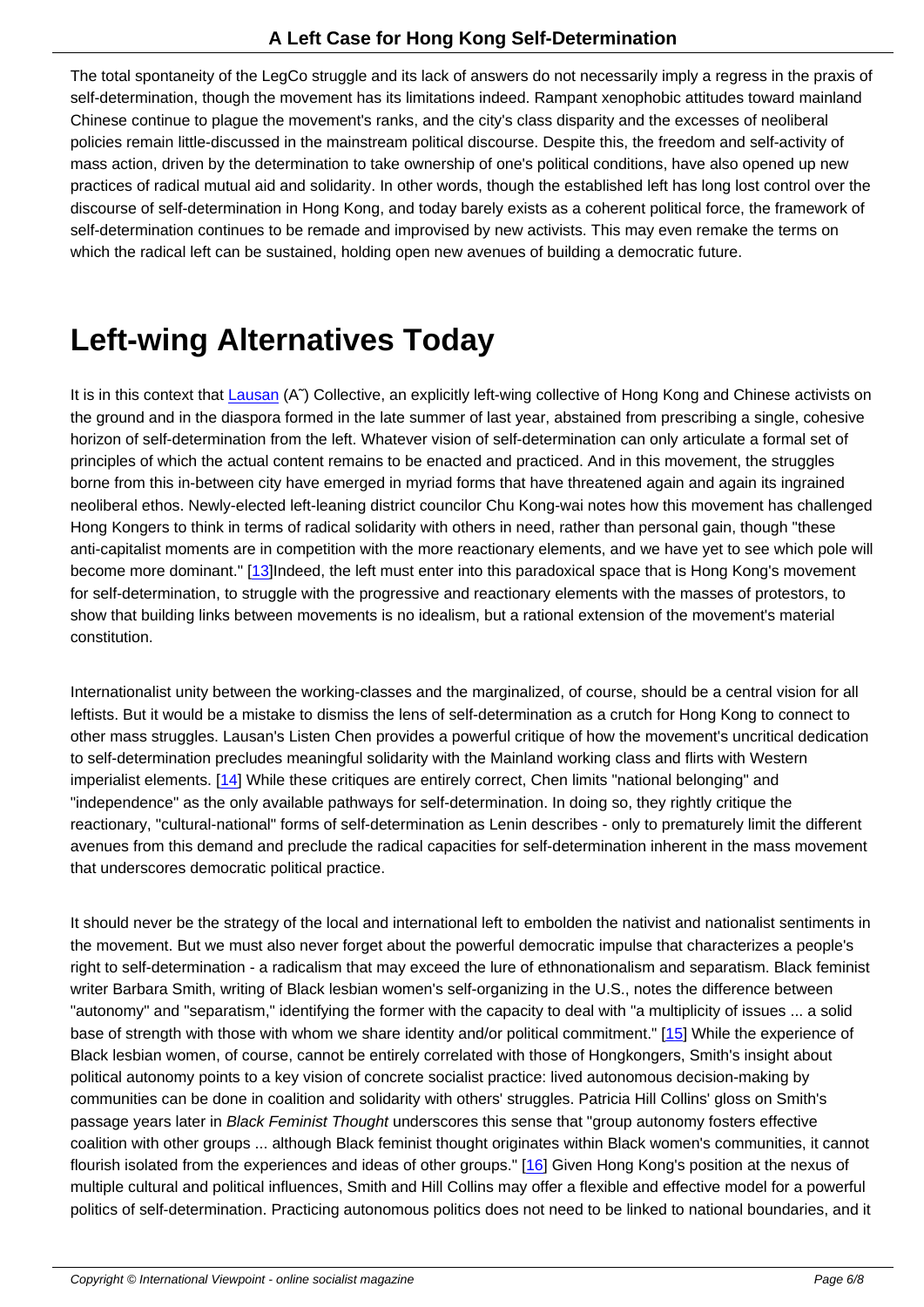must be consistently improvising, drawing from the power of different identities, especially those in the margins, to increase the overall power of the mass movement.

Any class-based solidarity must take into account a people's messy and non-prescribed road to self-determination, beyond the boundaries of nationalism. Hong Kong still suffers from structural oppression of its minorities, like the hundreds of thousands of Southeast Asian migrant domestic workers whose basic rights are continually exploited by both Hong Kong and their home governments, or the Mainland migrants who fill swaths of low-income jobs while facing discrimination. But this movement shows that self-determination - this unstable improvisation of "Hong Kong identity" - may offer a framework of liberation even for people in the margins, many of whom don the same black masks and feel connected to the larger struggle. [17] The unlikeliest actors have been improvising and reshaping the form of Hong Kong self-determination, at times, into something radical and levelling.

#### **Self-Determination, Not Dogma**

James Leong and Lynn Lee's 2020 documentary If We Burn gives a raw, unfiltered glimpse of the tumultuous decision-making process of the protestors as they were charging into the LegCo building on July 1: pro-democracy lawmakers attempting to physically block the more radical protestors from breaking in at one point; the protestors spending half an hour wandering around the building figuring out what symbolic statement to make; the disconnection between those outside the building and those inside about whether to occupy and lock themselves in or not. It looks like mob rule par excellence, but the glimpses of radical democracy are undeniable. No bureaucrats or police were in sight, as anonymous protestors argued tactics through sweat and tears as they deface the building's stately facade of anti-democratic rule. This is Hong Kong self-determination at work, and for a moment, anyone could speak.

The radical left, indeed, should develop its own programs and principles for liberation, not be allured by every twist and turn of mass movements. But mass liberation also has no room for dogma and entails critically engaging with and struggling alongside the mass movement to increase its power of activity in its current conjuncture. Our principles of left internationalism and anti-discrimination aim toward the ever-increasing capacity of ordinary people to collectively think for themselves and democratically determine their own lives with others - a radically flexible and form-less political practice that has informed Lenin's revolutionary internationalism and Smith and Hill Collins' theory of autonomy.

Leong and Lee's film records a young protestor's speech at a rally after the LegCo siege, as he tearfully proclaims, "No matter where the movement ends up, at least we are alive to bear witness to these decaying times." In a similar vein, I recall James Baldwin's call for us, as artists, thinkers, and activists, to "bear witness to the truth." The left must struggle alongside the masses in the collective struggle for self-determination, not to reify national borders or set up layers of exclusion, but to witness a basic reality of democratic thinking that would stimulate and guide our internationalist commitments for a more equitable society for all.

3 April 2020

Source : **Spectre**

#### PS:

If you like this article or have found it useful, please consider donating towards the work of International Viewpoint. Simply follow this link: Donate then enter an amount of your choice. One-off donations are very welcome. But regular donations by standing order are also vital to our continuing